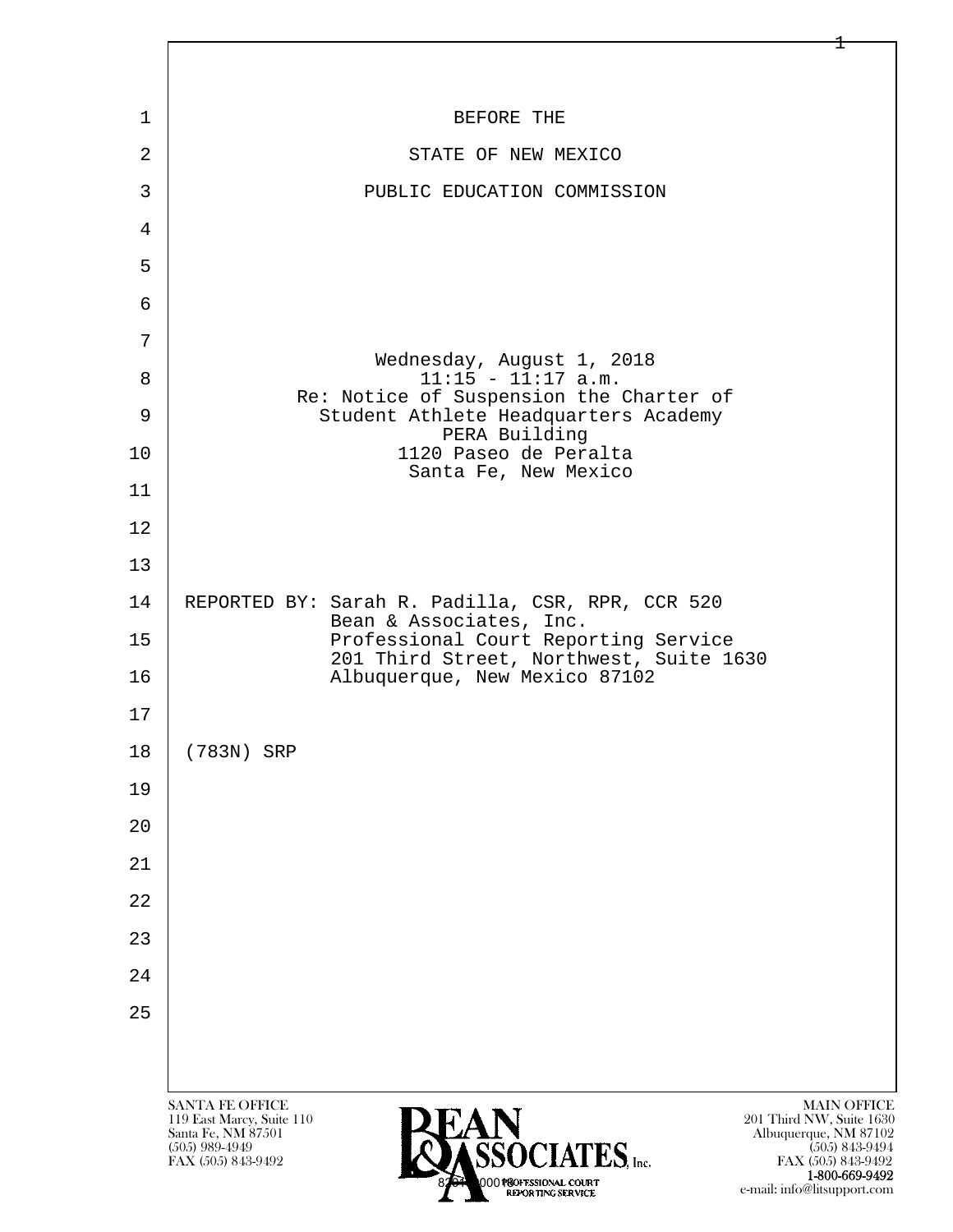| $\mathbf 1$    | APPEARANCES                                                                                                                             |
|----------------|-----------------------------------------------------------------------------------------------------------------------------------------|
| 2              | PATRICIA GIPSON, CHAIR, PUBLIC EDUCATION COMMISSION                                                                                     |
| 3              | KARYL ANN ARMBRUSTER, SECRETARY, DISTRICT 4                                                                                             |
| $\overline{4}$ | BEVERLY FRIEDMAN, CUSTODIAN OF RECORD, LIASON                                                                                           |
| 5              | DANIELLE JOHNSTON, MEMBER, DISTRICT 8                                                                                                   |
| 6              | TIM CRONE, MEMBER, DISTRICT 10                                                                                                          |
| 7              | AMI JAEGER, PEC ATTORNEY                                                                                                                |
| 8              | GILBERT PERALTA, VICE-CHAIR, DISTRICT 7                                                                                                 |
| 9              | CARMIE LYNN TOULOUSE, MEMBER, DISTRICT 3                                                                                                |
| 10             | DAVID ROBINS, MEMBER, DISTRICT 2                                                                                                        |
| 11             | KATIE POULOS, ASSISTANT SECRETARY, CHARTER SCHOOL DIVISION, PED                                                                         |
| 12             |                                                                                                                                         |
| 13             |                                                                                                                                         |
| 14             |                                                                                                                                         |
| 15             |                                                                                                                                         |
| 16             |                                                                                                                                         |
| 17             |                                                                                                                                         |
| 18             |                                                                                                                                         |
| 19             |                                                                                                                                         |
| 20             |                                                                                                                                         |
| 21             |                                                                                                                                         |
| 22             |                                                                                                                                         |
| 23             |                                                                                                                                         |
| 24             |                                                                                                                                         |
| 25             |                                                                                                                                         |
|                |                                                                                                                                         |
|                | <b>SANTA FE OFFICE</b><br><b>MAIN OFFICE</b>                                                                                            |
|                | 119 East Marcy, Suite 110<br>201 Third NW, Suite 1630<br>Santa Fe, NM 87501<br><b>LAIN</b><br>ASSOCIATES, Inc.<br>Albuquerque, NM 87102 |
|                | $(505)$ 989-4949<br>$(505)$ 843-9494<br>FAX (505) 843-9492<br>FAX (505) 843-9492                                                        |

2

 $1-800-669-9492$ e-mail: info@litsupport.com

00 PAOFESSIONAL COURT<br>REPORTING SERVICE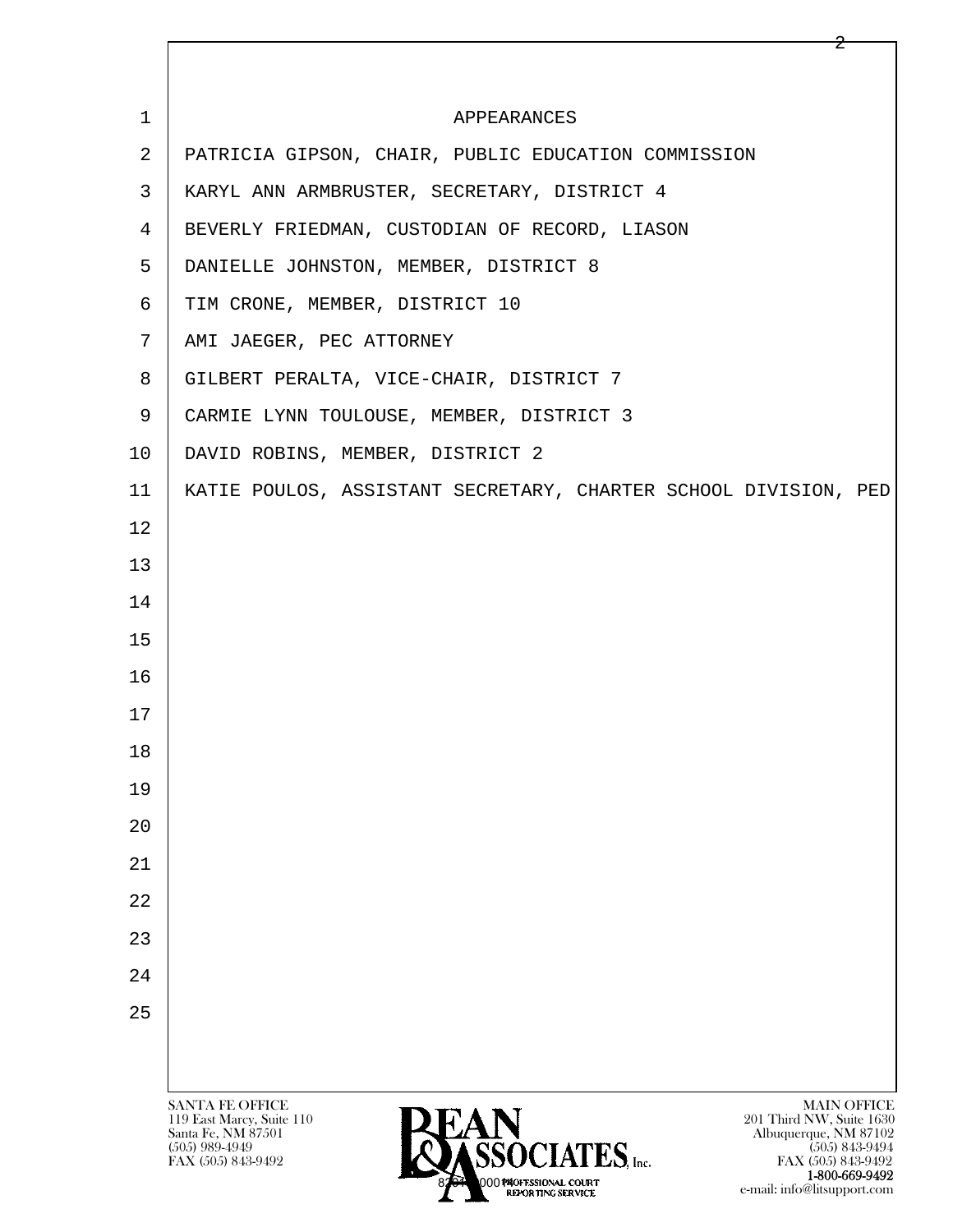l  $\overline{\phantom{a}}$ 1 Santa Fe, New Mexico, Wednesday, August 1, 2018  $2 | 11:15 - 11:17 \text{ a.m.}$  $3 \mid$  -o0o-4 MS. GIPSON: Good morning, everyone. It is 5 Wednesday, August 1st. It is 11:15. And I'm going to 6 call to order this meeting of the New Mexico Public 7 Education Commission. 8 Commissioner Armbruster, call the order, 9 please, roll call. 10 | MS. ARMBRUSTER: Mr. Robins. 11 | MR. ROBINS: Present. 12 MS. ARMBRUSTER: Ms. Armbruster is here. 13 Mr. Conyers is not here. 14 Commissioner Peralta. 15 COMMISSIONER PERALTA: Here. 16 MS. ARMBRUSTER: Commissioner Johnston. 17 | MS. JOHNSTON: Present. 18 MS. ARMBRUSTER: Commissioner Crone. 19 MR. CRONE: Here. 20 MS. ARMBRUSTER: Commissioner Ruiz is not 21 here. Mr. Caballero is not here. 22 | MS. GIPSON: I will lead us in the pledge of 23 allegiance and salute to the flag. 24 MS. TOULOUSE: Madame chair, I refuse to do  $25$  | the pledge.

<u>3</u>

119 East Marcy, Suite 110<br>Santa Fe, NM 87501

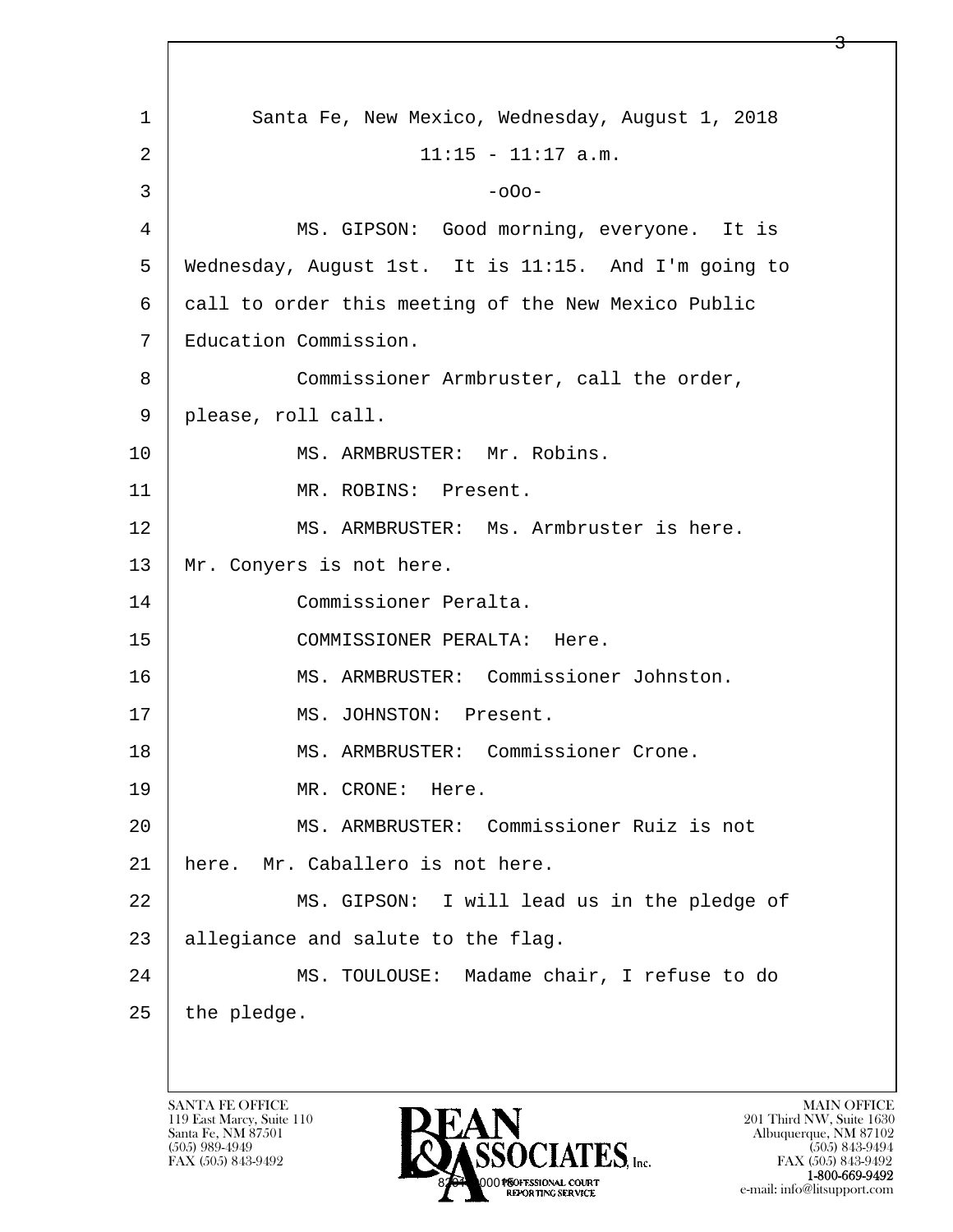l  $\overline{\phantom{a}}$ 1 (Pledge of Allegiance and salute to the  $2$  [ flag.) 3 MS. GIPSON: We are now on to Item No. 2, 4 the approval of the agenda. And the only change I 5 have is the removal of No. 3. Do we have any other 6 changes? If not, I will entertain a motion. 7 | MS. ARMBRUSTER: Move for the approval. 8 | MS. GIPSON: Motion by 9 Commissioner Armbruster, a second by 10 | Commissioner Robins. All in favor. 11 | THE COMMISSION: Aye. 12 | MS. GIPSON: Opposed? In hearing no 13 | opposition, the motion passes. 14 We are on to Item No. 4, discussion of 15 possible action regarding Student Athlete Headquarters 16 | Academy, school charter, and charter contract. 17 So I believe all of the commissioners that 18 are present were present at the emergency meeting that 19 | we had; correct? You were not, you were not. Sorry. 20 Commissioner Peralta was not present. So, 21 Commissioners, I will just ask if you have any 22 questions or comments, I guess most particularly 23 questions in regards to anything that has transpired 24 | over the last approximately two weeks? 25 MR. ROBINS: Madame chair, I guess, with the

4

119 East Marcy, Suite 110<br>Santa Fe, NM 87501

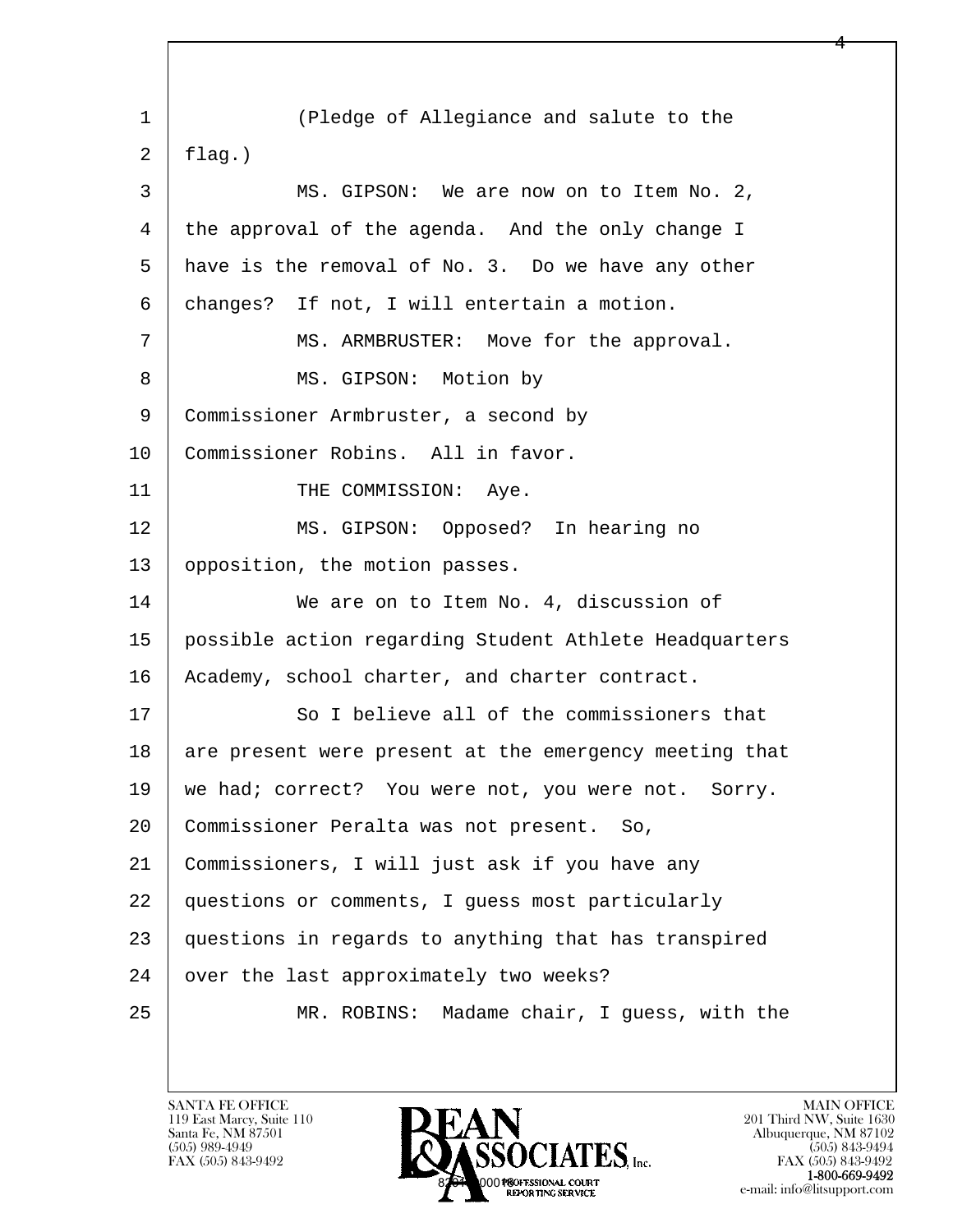l  $\overline{\phantom{a}}$ 1 letter that was submitted on July 7th from SAHQ, the 2 president, Mr. Stepic, can I inquire as to what has 3 happened with the student records and other records of 4 the charter? 5 MS. POULOS: At this point, no action has 6 been taken either from CSD or the PEC with regards to 7 | student files. And so they should be secured at the 8 | school, as they were required to be throughout the 9 summer and in the school year. The intent is to  $10$  ensure that those  $-$ - that control is taken over those 11 to ensure that they are accessible to families and are 12 able to be distributed as needed. 13 MR. ROBINS: Thank you. No other questions. 14 MS. GIPSON: Okay. So I am going to move 15 that the PEC accept the surrender of Student Athlete 16 Headquarters Schools Academy Charter Schools charter 17 | and hereby terminate its charter. 18 MR. PERALTA: I will second that. 19 MS. GIPSON: Seconded by 20 Commissioner Peralta. Any discussion? 21 | Commissioner Armbruster. 22 MS. ARMBRUSTER: Yes. 23 MS. ARMBRUSTER: Commissioner Crone. 24 MR. CRONE: Yes. 25 MS. ARMBRUSTER: Commissioner Peralta.

119 East Marcy, Suite 110<br>Santa Fe, NM 87501



FAX (505) 843-9492<br>**1-800-669-9492** e-mail: info@litsupport.com

5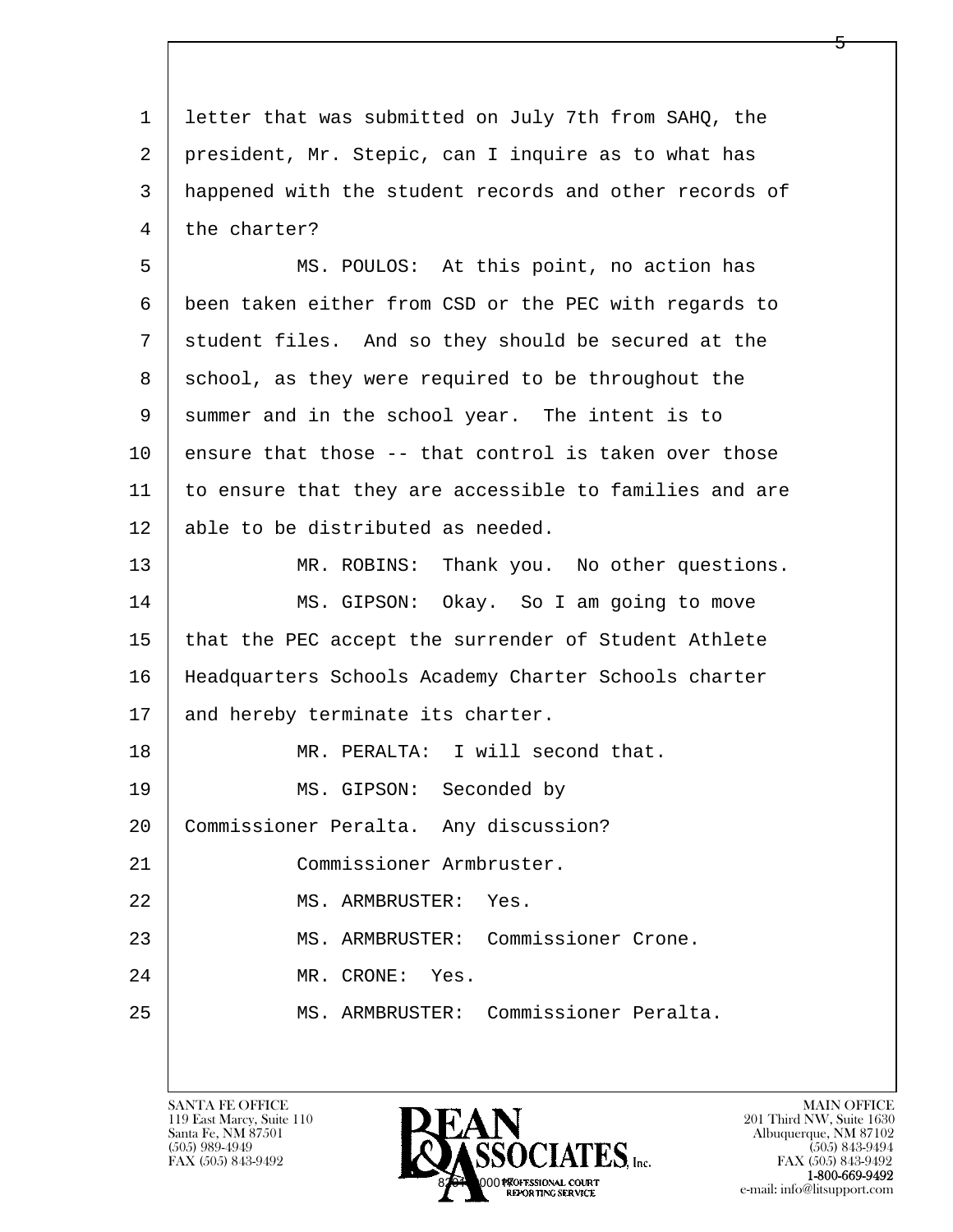l  $\overline{\phantom{a}}$ SANTA FE OFFICE MAIN OFFICE MAIN OFFICE MAIN OFFICE MAIN OFFICE 119 East Marcy, Suite 110<br>Santa Fe, NM 87501 Santa Fe, NM 87501 Albuquerque, NM 87102  $\overline{\text{S5OCIATES}}_{\text{Inc}}$  [505) 989-4949 [505] 843-9492 [505] 843-9492 [505] 843-9492 1 | MR. PERALTA: Yes. 2 | MS. ARMBRUSTER: Commissioner Robins. 3 MR. ROBINS: Yes. 4 MS. ARMBRUSTER: Commissioner Johnston. 5 MS. JOHNSTON: Yes. 6 MS. ARMBRUSTER: Commissioner Gipson. 7 | MS. GIPSON: Yes. 8 9 MS. ARMBRUSTER: Motion passes seven-zero  $10$  vote. 11 MS. GIPSON: I will entertain a motion to 12 adjourn. Motion by Commissioner Crone, second by 13 | Commissioner Johnston. All in favor? 14 THE COMMISSION: Aye. 15 MS. GIPSON: Opposed? Hearing no 16 opposition, the motion passes seven-zero. The motion 17 passes. We are adjourned. Thank you. 18 (The proceeding concluded at 11:17 a.m.) 19 20 21 22 23 24 25

FAX (505) 843-9492<br>**1-800-669-9492** 1-800-669-9492<br>8201 000180FESSIONAL COURT e-mail: info@litsupport.com

6